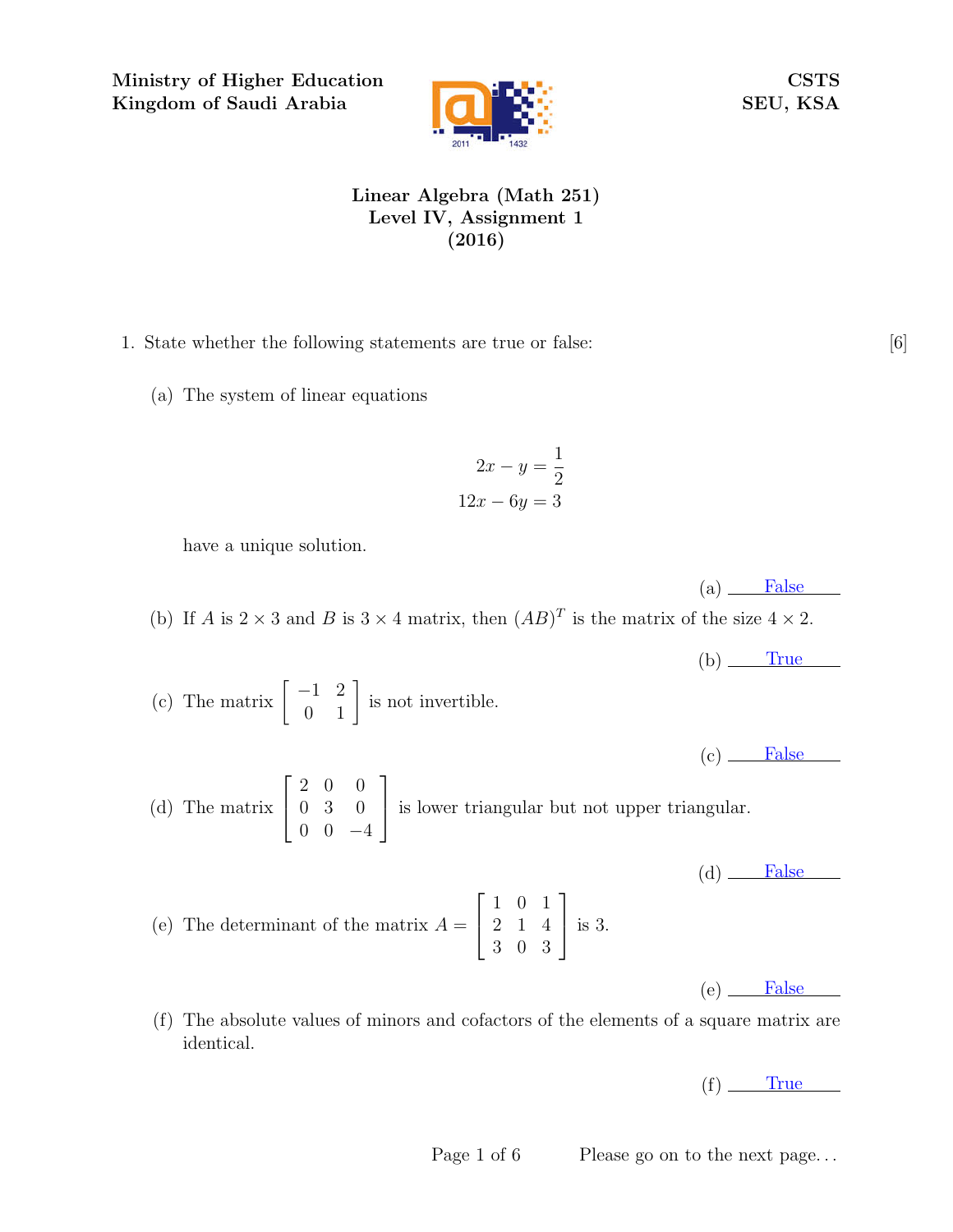2. Select one of the alternatives from the following questions as your answer. [6]

(a) If 
$$
A = \begin{bmatrix} 2 & 3 & 4 \ 1 & 2 & -1 \end{bmatrix}
$$
, then  $((A^T)^T)^T =$   
\nA.  $(A^3)^T$   
\nB. does not exists  
\nC.  $\begin{bmatrix} 2 & 3 & 4 \ 1 & 2 & -1 \end{bmatrix}$   
\nD.  $\begin{bmatrix} 2 & 1 \ 3 & 2 \ 4 & -1 \end{bmatrix}$   
\n(b) If  $A = \begin{bmatrix} 0 & 1 & 2 \ 2 & 1 & 3 \end{bmatrix}$  and  $B = \begin{bmatrix} -2 & 10 \ 4 & 7 \ -3 & -4 \end{bmatrix}$ , then  $A + B^T =$   
\nA. addition is not possible  
\nB.  $\begin{bmatrix} -2 & 5 & -1 \ 12 & 8 & -7 \ 12 & 8 & -1 \end{bmatrix}$   
\nC.  $\begin{bmatrix} -2 & 5 & -1 \ 12 & 8 & -1 \ 12 & 8 & -1 \end{bmatrix}$   
\n(c) If  $A = \begin{bmatrix} 2 & 0 & 0 \ 0 & 0 & 0 \ 0 & 0 & -2 \end{bmatrix}$ , then matrix A is  
\nA. upper triangular.  
\nB. lower triangular.  
\nC. diagonal matrix.  
\nD. all of the above.

- (d) The inverse of a lower triangular matrix is
	- A. upper triangular
	- B. lower triangular
	- C. does not exists
	- D. any matrix

(e) If 
$$
B = \begin{bmatrix} 3 & 2 & -1 \\ -1 & 8 & 7 \\ 4 & -3 & 1 \end{bmatrix}
$$
 then the value of minor corresponding to the entry  $a_{22}$  is A. 7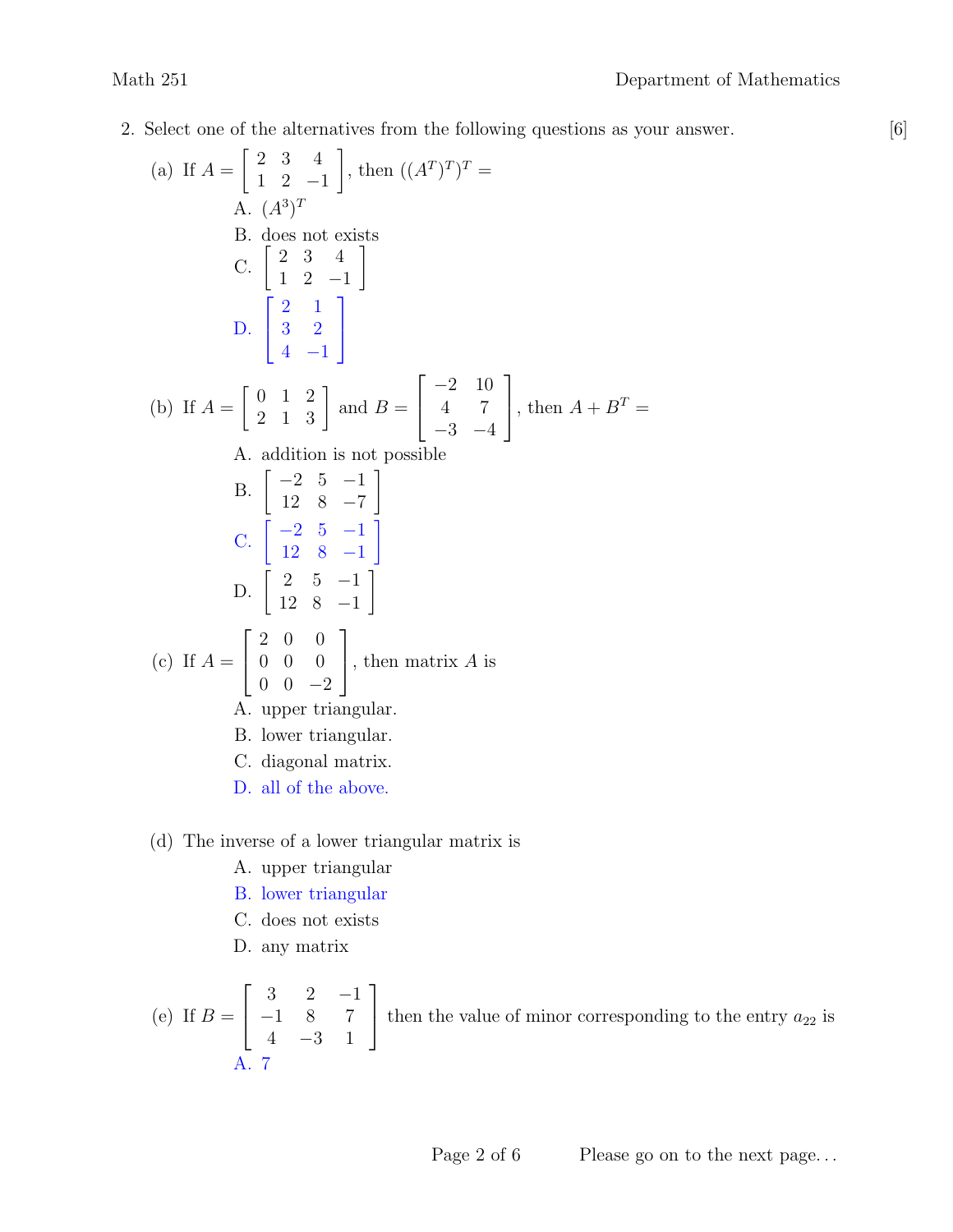B. -7  
\nC. 1  
\nD. -1  
\n(f) If 
$$
A = \begin{bmatrix} 2 & 1 \\ 4 & -2 \end{bmatrix}
$$
, then adjoint of A is given by  
\nA.  $\begin{bmatrix} -2 & 1 \\ 4 & 2 \end{bmatrix}$   
\nB.  $\begin{bmatrix} -2 & 4 \\ 1 & 2 \end{bmatrix}$   
\nC.  $\begin{bmatrix} -2 & -1 \\ -4 & 2 \end{bmatrix}$   
\nD.  $\begin{bmatrix} 2 & -1 \\ -4 & -2 \end{bmatrix}$ 

3. Solve the following system of linear equations by Gaussian-elimination method [4]

$$
x + y + 2z = 8
$$
  

$$
2x + 4y - 3z = 6
$$
  

$$
3x + 6y - 5z = 8
$$

Solution: The augmented matrix for the given system is

$$
\left[\begin{array}{rrrr} 1 & 1 & 2 & 8 \\ 2 & 4 & -3 & 6 \\ 3 & 6 & -5 & 8 \end{array}\right]
$$

Adding -2 times the first row to the second and -3 times the first row to the third gives

$$
\left[\begin{array}{rrr} 1 & 1 & 2 & 8 \\ 0 & 2 & -7 & -10 \\ 0 & 3 & -11 & -16 \end{array}\right]
$$

Adding -3 times second row to 2 times third row gives

$$
\left[\begin{array}{rrrr} 1 & 1 & 2 & 8 \\ 0 & 2 & -7 & -10 \\ 0 & 0 & -1 & -2 \end{array}\right]
$$

The corresponding system of equation is

Page 3 of 6 Please go on to the next page...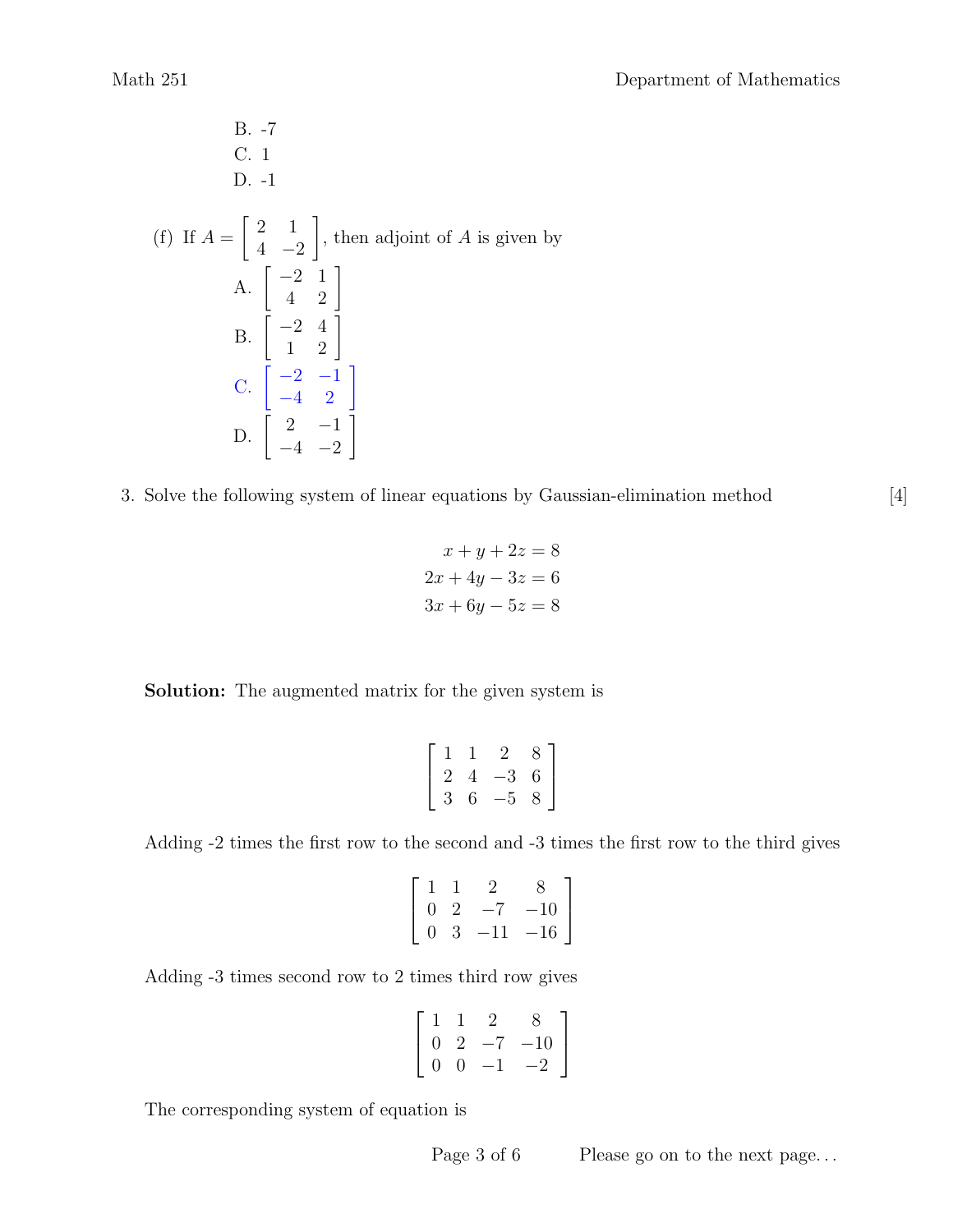$$
x+y+2z = 8
$$

$$
2y-3z = -10
$$

$$
-z = -2
$$

Successively back substitution gives

$$
x = 2, y = 2, z = 2.
$$

4. Find the trace of the following matrices: [2]

|                   |                                            |             | $2 \t1 -3$ |     |                                                                       |  |
|-------------------|--------------------------------------------|-------------|------------|-----|-----------------------------------------------------------------------|--|
| $\left( a\right)$ | $\begin{vmatrix} 0 & -1 & 4 \end{vmatrix}$ |             |            | (b) |                                                                       |  |
|                   |                                            | $-2$ $-1$ 3 |            |     | $\left[\begin{array}{cc} 1 & 0 \\ 0 & 1 \\ 4 & 1 \end{array}\right].$ |  |

Solution: We know that Trace of a square matrix is sum of main diagonal elements. Therefore

- (a) Trace of the matrix= $2+(-1)+3=4$ .
- (b) As matrix is not square we can not find trace.
- 5. Verify the Socks-Shoe property of matrices *i.e.*  $(AB)^{-1} = B^{-1}A^{-1}$  [3] for  $A =$  $\begin{bmatrix} 1 & -2 \\ 3 & 4 \end{bmatrix}$   $B=$  $\left[\begin{array}{cc} 3 & -2 \\ 2 & 0 \end{array}\right].$

Solution: If  $M =$  $\begin{bmatrix} a & b \\ c & d \end{bmatrix}$ , then we know that  $M^{-1} = \frac{1}{ad - bc} \begin{bmatrix} d & -b \\ -c & a \end{bmatrix}$ . Therefore,

$$
A^{-1} = \frac{1}{10} \begin{bmatrix} 4 & 2 \\ -3 & 1 \end{bmatrix}, \qquad B^{-1} = \frac{1}{4} \begin{bmatrix} 0 & 2 \\ -2 & 3 \end{bmatrix}
$$

$$
B^{-1}A^{-1} = \frac{1}{40} \begin{bmatrix} -6 & 2 \\ -17 & -1 \end{bmatrix}
$$

$$
AB = \begin{bmatrix} -1 & -2 \\ 17 & -6 \end{bmatrix}
$$

$$
(AB)^{-1} = \frac{1}{40} \begin{bmatrix} -6 & 2 \\ -17 & -1 \end{bmatrix}
$$

$$
\therefore (AB)^{-1} = B^{-1}A^{-1}
$$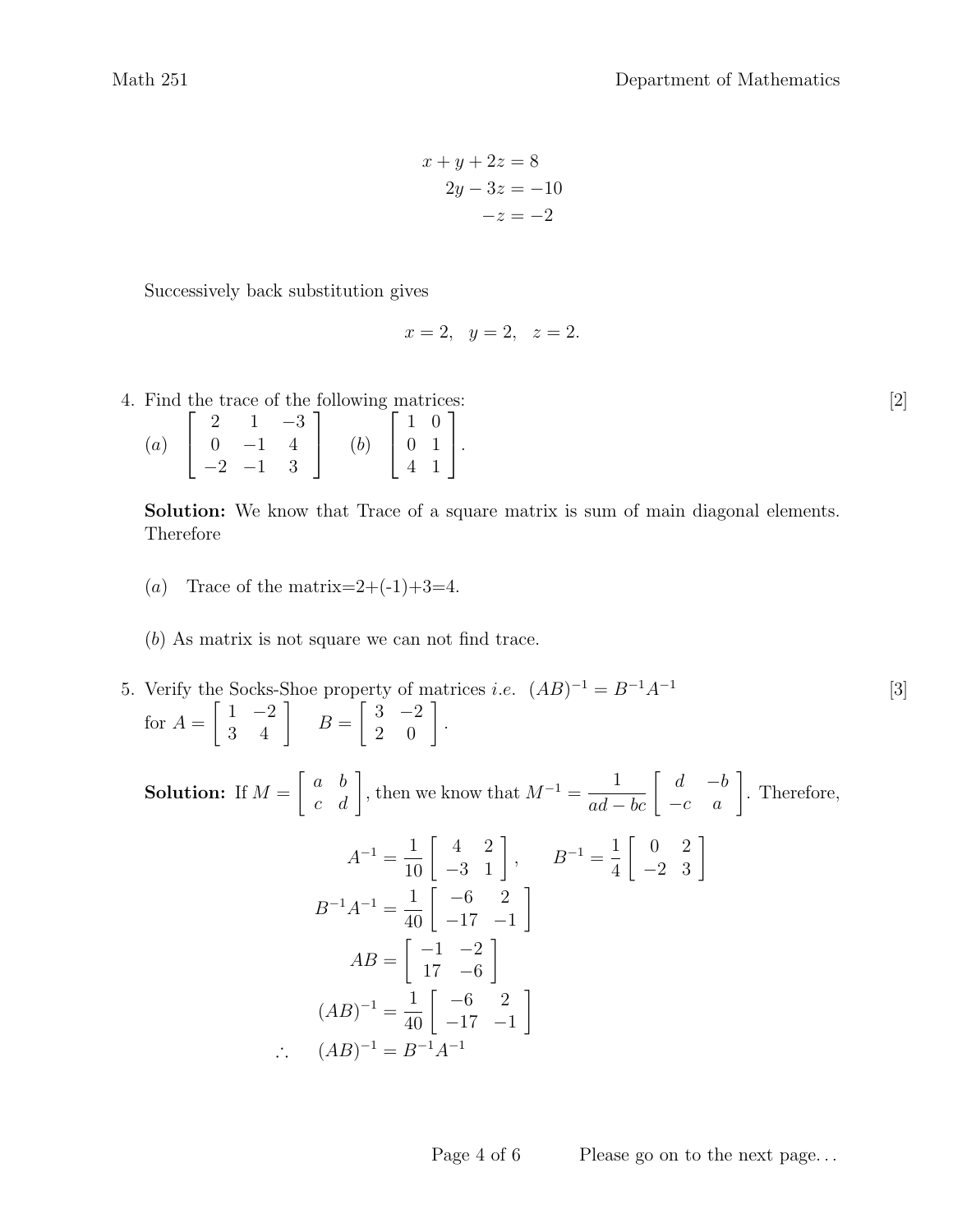6. Verify that  $AA^T$  is symmetric for  $A = \begin{bmatrix} 3 & 1 & 4 \\ 2 & 0 & 1 \end{bmatrix}$ . [3]  $\begin{bmatrix} 3 & 1 & 4 \end{bmatrix}$ 2 0 −1 1 .

**Solution:** 
$$
AA^T = \begin{bmatrix} 3 & 1 & 4 \\ 2 & 0 & -1 \end{bmatrix} \begin{bmatrix} 3 & 2 \\ 1 & 0 \\ 4 & -1 \end{bmatrix} = \begin{bmatrix} 26 & 2 \\ 2 & 5 \end{bmatrix}
$$
  
Now,  $(AA^T)^T = \begin{bmatrix} 26 & 2 \\ 2 & 5 \end{bmatrix} = AA^T$   
Therefore,  $AA^T$  is symmetric.

7. Find the inverse of the matrix  $A = \begin{bmatrix} 0 & -4 & 2 \end{bmatrix}$ . [3]  $\lceil$  $\overline{1}$ 2 3 −4  $0 -4 2$ 1 −1 5 1  $\vert \cdot$ 

**Solution:** Here determinant of  $A$ ,  $|A| = -46$ . The matrix of co-factors of the elements of the given matrix is

$$
C = \begin{bmatrix} -18 & 2 & 4 \\ -11 & 14 & 5 \\ -10 & -4 & -8 \end{bmatrix}
$$
  
Now, Adjoint of *A*,  $adj(A) = C^{T} = \begin{bmatrix} -18 & -11 & -10 \\ 2 & 14 & -4 \\ 4 & 5 & -8 \end{bmatrix}$ .

We know that

$$
A^{-1} = \frac{1}{|A|} adj(A)
$$
  
= 
$$
\frac{1}{-46} \begin{bmatrix} -18 & -11 & -10 \ 2 & 14 & -4 \ 4 & 5 & -8 \end{bmatrix}
$$
  
= 
$$
\begin{bmatrix} \frac{9}{23} & \frac{11}{46} & \frac{5}{23} \\ -\frac{1}{23} & -\frac{7}{23} & \frac{2}{23} \\ -\frac{2}{23} & -\frac{5}{46} & \frac{4}{23} \end{bmatrix}.
$$